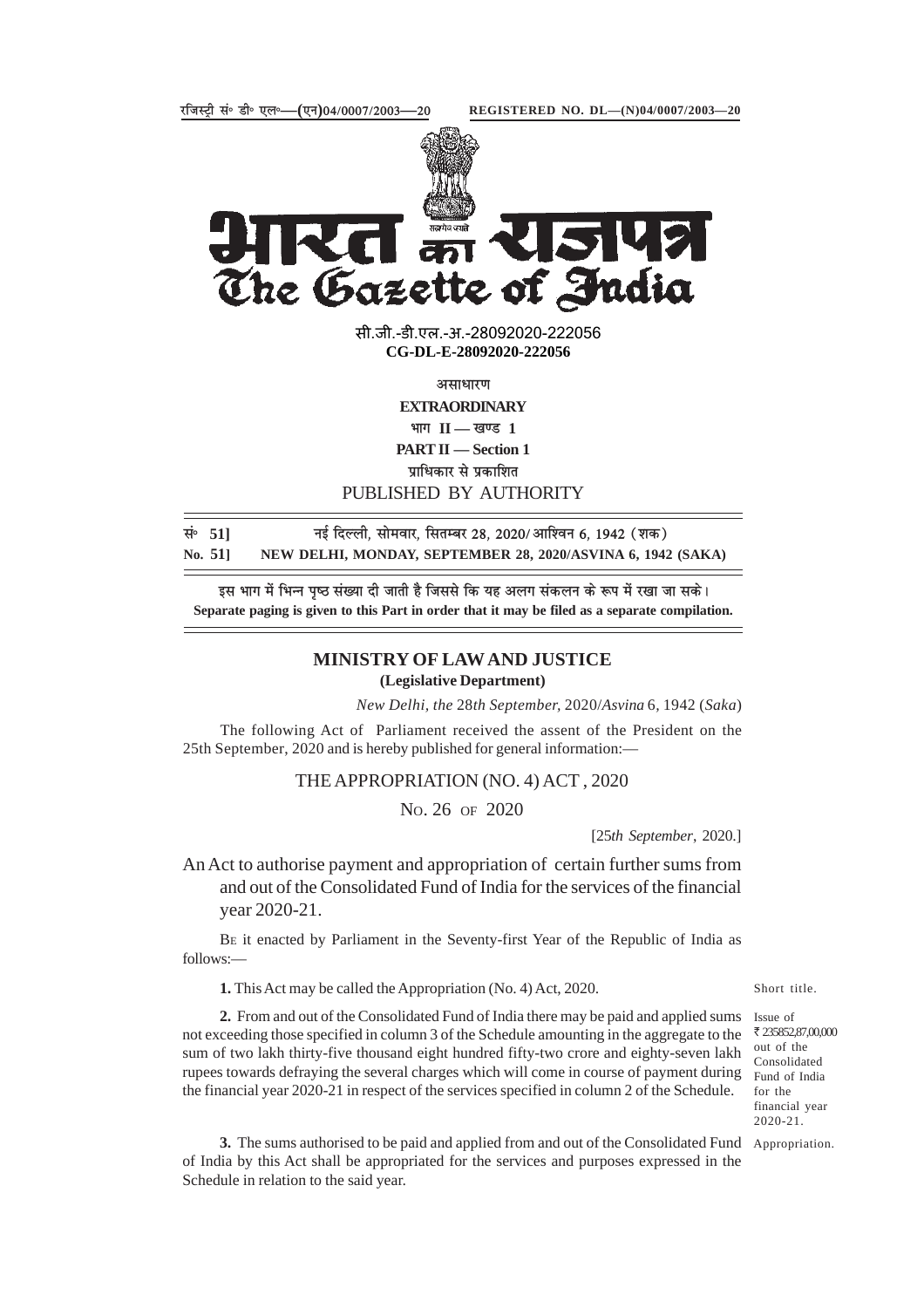## $\underbrace{\hspace{2.5cm}}^2$  THE GAZETTE OF INDIA EXTRAORDINARY [PART II—

## THE SCHEDULE

(*See* sections 2 and 3)

 $\overline{ }$ 

| 1              | $\overline{2}$                                                |                    | 3                             |                                           |                      |  |
|----------------|---------------------------------------------------------------|--------------------|-------------------------------|-------------------------------------------|----------------------|--|
| No.            | <b>Services and purposes</b>                                  |                    | <b>Sums not exceeding</b>     |                                           |                      |  |
| оf<br>Vote     |                                                               |                    | <b>Voted by</b><br>Parliament | Charged on<br>the<br>Consolidated<br>Fund | <b>Total</b>         |  |
|                |                                                               |                    | Rs.                           | Rs.                                       | Rs.                  |  |
| 1              |                                                               |                    | 195,01,00,000                 |                                           | 195,01,00,000        |  |
|                |                                                               | Capital            | 13,00,00,000                  |                                           | 13,00,00,000         |  |
| $\overline{2}$ |                                                               |                    | 1,00,000                      |                                           | 1,00,000             |  |
| $\overline{4}$ | Ministry of Ayurveda, Yoga and Naturopathy, Unani, Siddha and |                    | 200,00,00,000                 |                                           | 200,00,00,000        |  |
| 5              |                                                               |                    | 2,00,000                      |                                           | 2,00,000             |  |
|                |                                                               | Capital            | 73,70,00,000                  |                                           | 73,70,00,000         |  |
| $\tau$         |                                                               |                    | 1,00,000                      |                                           | 1,00,000             |  |
| 8              |                                                               |                    | 19,35,00,000                  |                                           | 19,35,00,000         |  |
| 9              |                                                               |                    | 1,00,000                      |                                           | 1,00,000             |  |
| 14             |                                                               |                    | 6000,00,00,000                |                                           | 6000,00,00,000       |  |
| 15             |                                                               |                    | 10000,00,00,000               |                                           | 10000,00,00,000      |  |
| 16             |                                                               |                    | 1,00,000                      |                                           | 1,00,000             |  |
| 18             |                                                               |                    | 400,00,00,000                 |                                           | 400,00,00,000        |  |
|                |                                                               | Capital            | 800,00,00,000                 |                                           | 800,00,00,000        |  |
| 20             |                                                               |                    | 150,00,00,000                 |                                           | 150,00,00,000        |  |
| 23             |                                                               |                    | 1,00,000                      |                                           | 1,00,000             |  |
| 24             |                                                               |                    | 92,99,00,000                  |                                           | 92,99,00,000         |  |
| 25             |                                                               |                    | 2,00,000                      |                                           | 2,00,000             |  |
| 26             |                                                               |                    | 96,01,00,000                  |                                           | 96,01,00,000         |  |
|                |                                                               | Capital            | 45,00,00,000                  |                                           | 45,00,00,000         |  |
| 27             |                                                               |                    | 69,90,00,000                  |                                           | 69,90,00,000         |  |
|                |                                                               | Capital            | 6122, 35, 00, 000             |                                           | 6122, 35, 00, 000    |  |
| 29             |                                                               | Revenue            | 5232,00,00,000                |                                           | 5232,00,00,000       |  |
|                |                                                               | Capital            | 21000,00,00,000               |                                           | 21000,00,00,000      |  |
| 32             |                                                               |                    | 2,00,000                      |                                           | 2,00,000             |  |
| 34             |                                                               |                    | 50,00,00,000                  |                                           | 50,00,00,000         |  |
| 38             |                                                               |                    |                               | 46602,43,00,000                           | 46602,43,00,000      |  |
| 39             |                                                               |                    | 4,00,000                      |                                           | 4,00,000             |  |
| 40             |                                                               |                    | 2,00,000                      |                                           | 2,00,000             |  |
| 41             |                                                               |                    | 150,00,00,000                 |                                           | 150,00,00,000        |  |
| 42             |                                                               |                    | 10615,98,00,000               |                                           | 10615,98,00,000      |  |
|                |                                                               | Capital            | 1141,01,00,000                |                                           | 1141,01,00,000       |  |
| 43             |                                                               |                    | 2475,00,00,000                |                                           | 2475,00,00,000       |  |
| 44             |                                                               |                    | 42,45,00,000                  |                                           | 42,45,00,000         |  |
| 48             |                                                               |                    | 1,00,000                      |                                           | 1,00,000             |  |
| 51             |                                                               | Capital            | 1,00,000                      |                                           | 1,00,000             |  |
| 52             |                                                               | Revenue            |                               |                                           |                      |  |
| 53             |                                                               | Revenue            | 2,00,000<br>1,00,000          |                                           | 2,00,000<br>1,00,000 |  |
|                |                                                               |                    |                               |                                           |                      |  |
|                |                                                               | Capital<br>Revenue | 3,00,000                      |                                           | 3,00,000             |  |
| 57             |                                                               |                    | 1,00,000                      |                                           | 1,00,000             |  |
|                |                                                               | Capital            | 2,00,000                      |                                           | 2,00,000             |  |
| 59             |                                                               |                    | 812,51,00,000                 |                                           | 812,51,00,000        |  |
| 61             | Department of Water Resources, River Development and Ganga    |                    | 1,00,000                      |                                           | 1,00,000             |  |
|                |                                                               |                    |                               |                                           |                      |  |